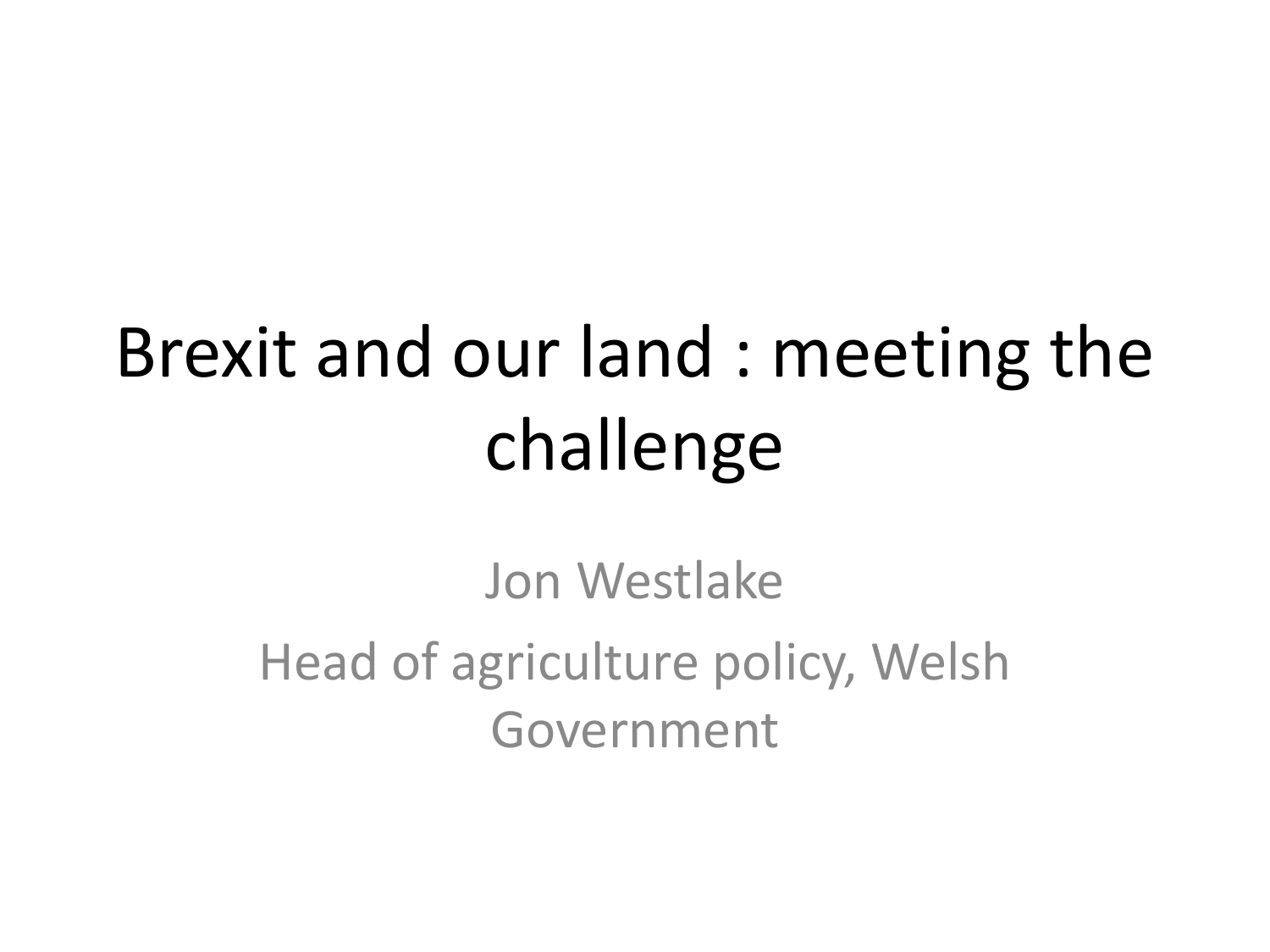#### Background farm data

#### Average net income per farm (£)

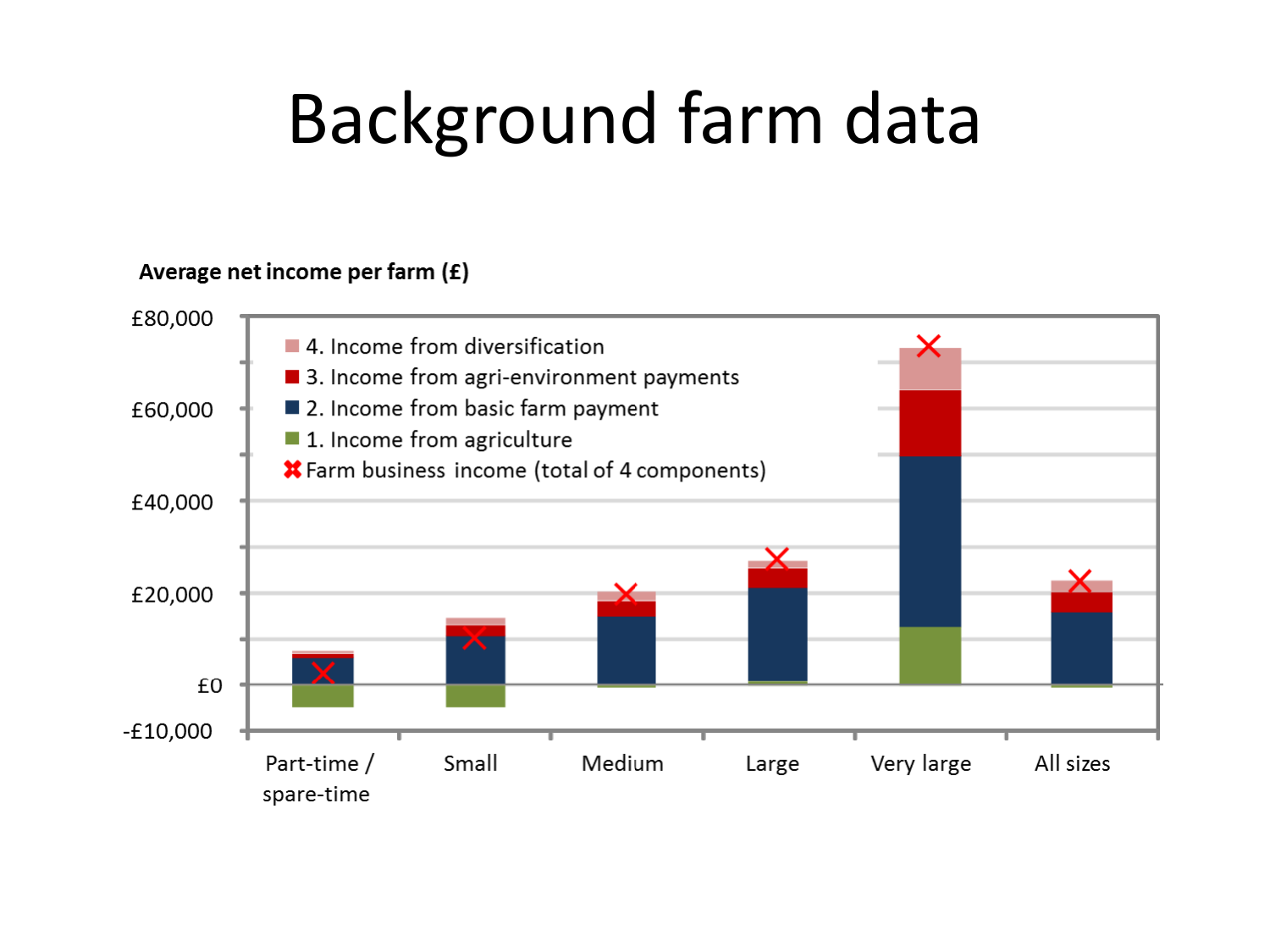#### Brexit impacts

- Deal or no deal
	- Deal provides BAU in the shortish term
	- No deal has major downside for sheep farms, but positive for other sectors (unless UKG embarks upon unilateral trade liberalisation to keep food prices low)
	- Future FTAs likely to erode UK agriculture's home market position (and provide some new market opportunities)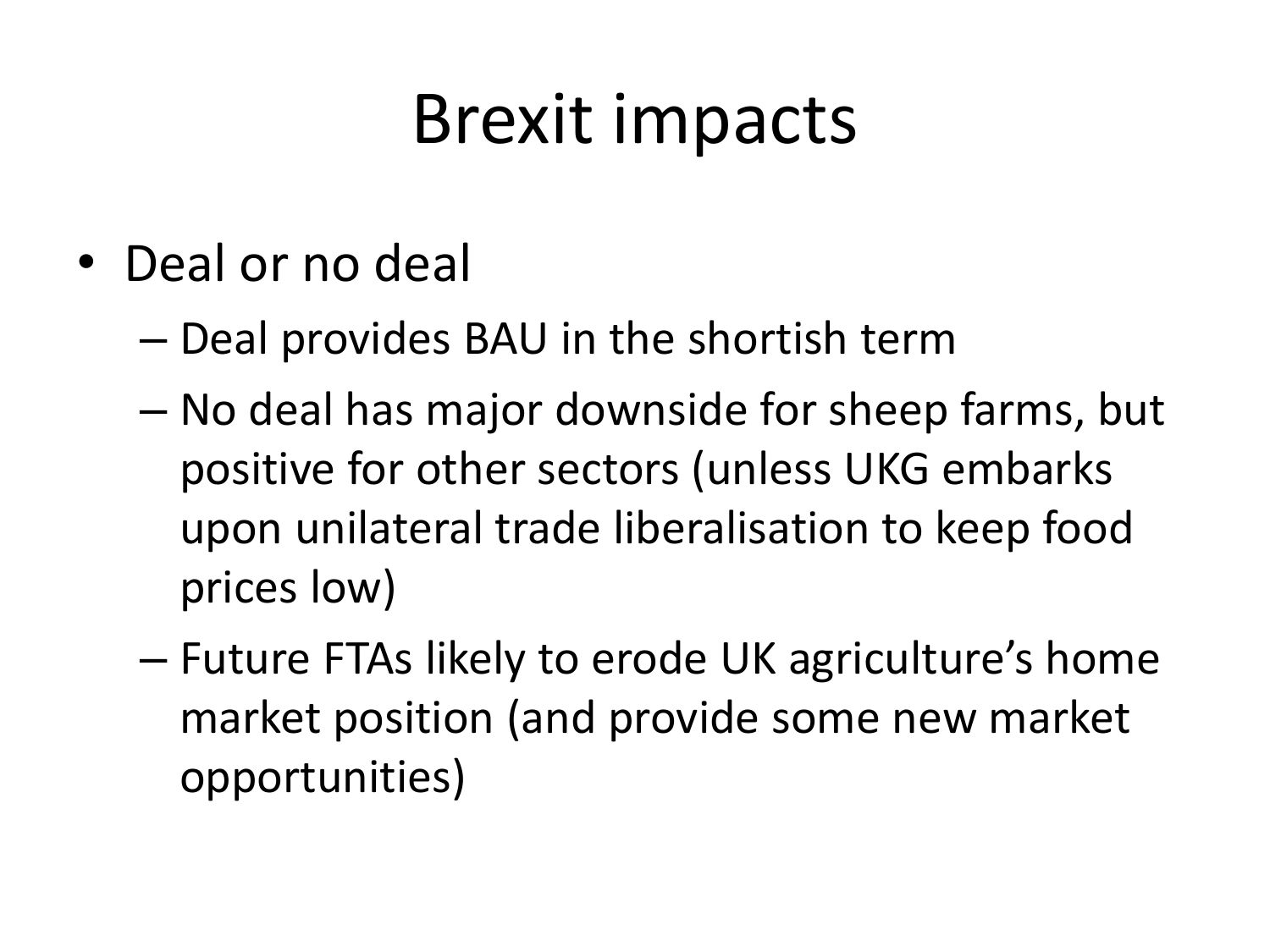# Policy drivers

- Wellbeing of Future Generations Act
- Wales Environment Act
- Water Framework Directive
- Habitats Directive
- WG rural policy statements
- More bang per (increasingly scarce) buck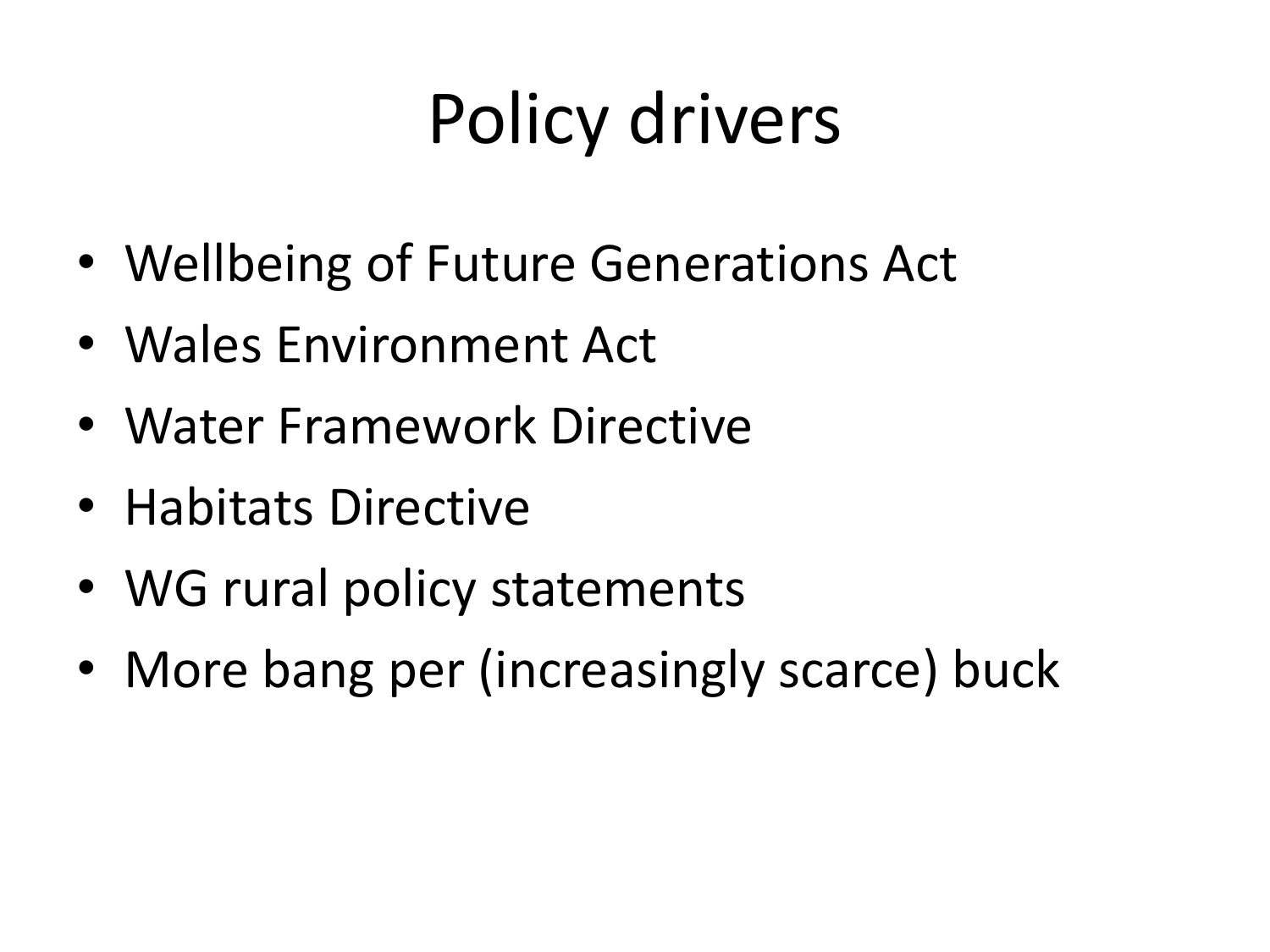#### We need the land to be managed….

- For social reasons
	- Welsh language, community cohesion
- For economic reasons
	- Multiplier effect of agri spend, downstream supply chain jobs
- For environmental reasons
	- Outputs from land management have the potential to deliver climate change mitigation, improved habitat outcomes, water quality improvement, air quality improvement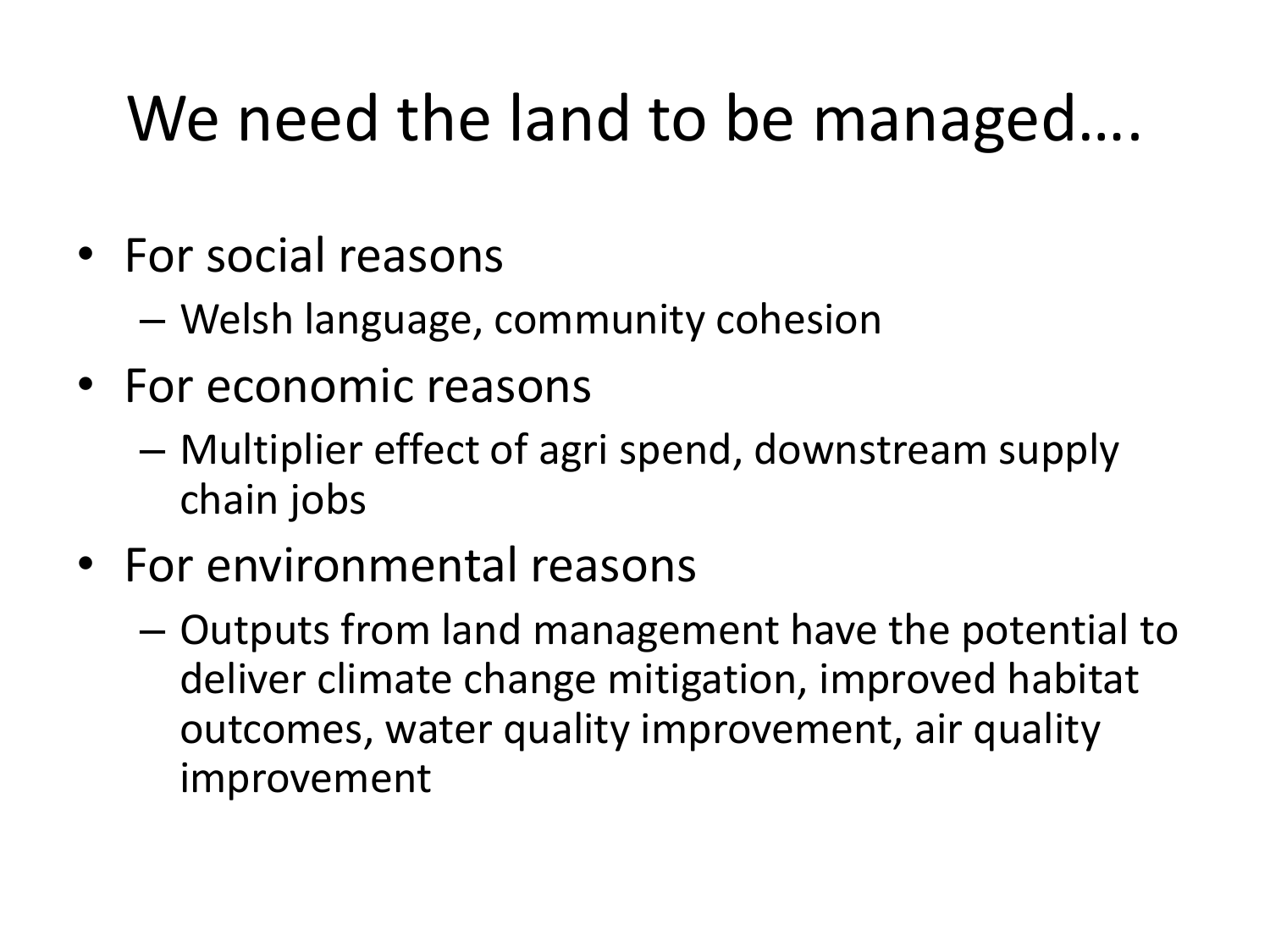# Policy conclusions

- Current CAP income support (and EU external tariff boundary) has been instrumental in insulating farmers from market-driven business improvement.
- Brexit is an opportunity to move away from this model. Some farmers will thrive in a competitive environment, others cannot
- Farms need to become more resilient in the face of potentially reducing support and increased competition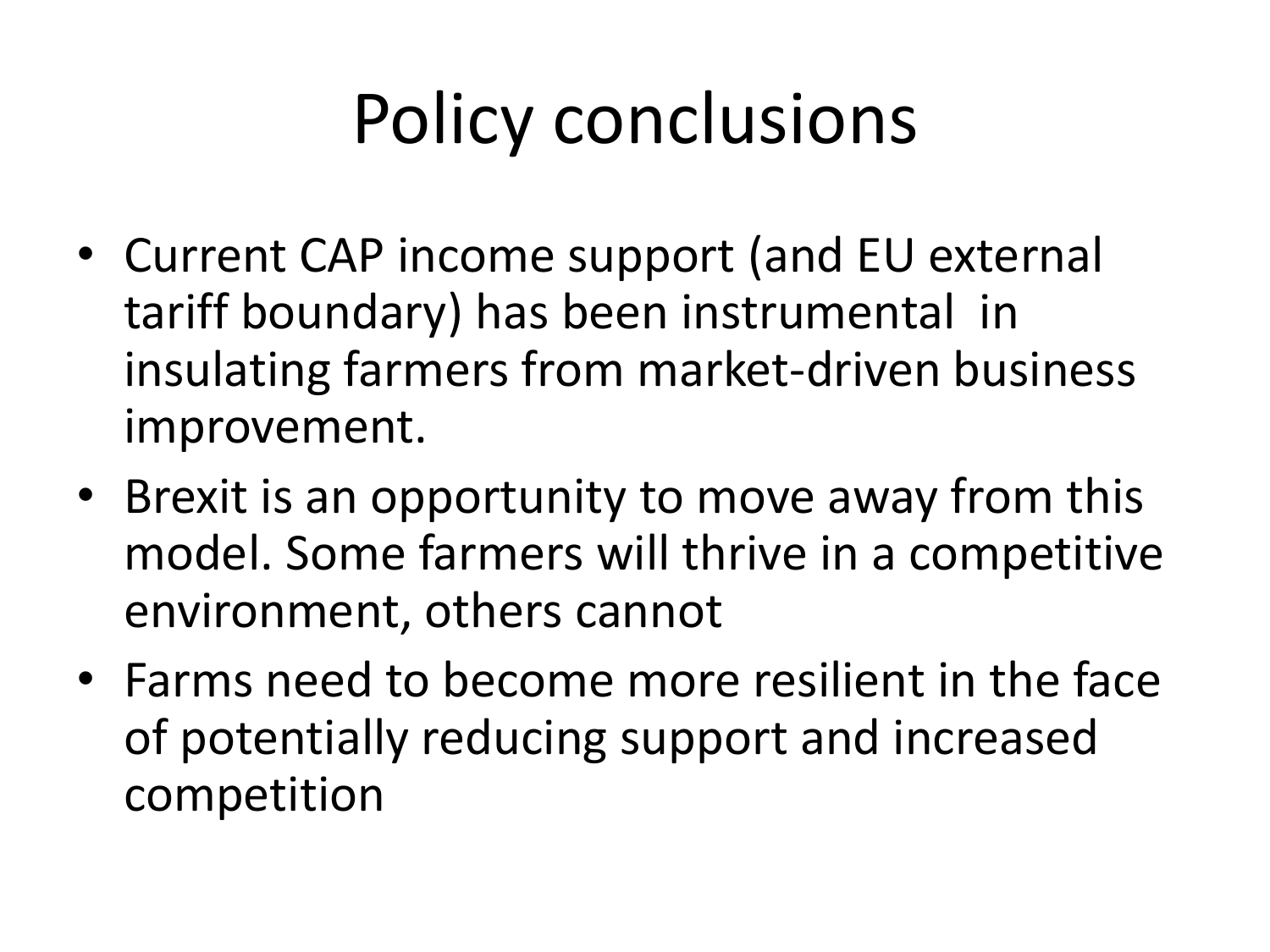# Achieving resilience

- Improved efficiency and effectiveness
- Better supply chain integration
- Diversified income streams from agricultural and other land management activities will reduce volatility risk
	- E.g. Renewables, tourism, woodland management
	- Payment for public goods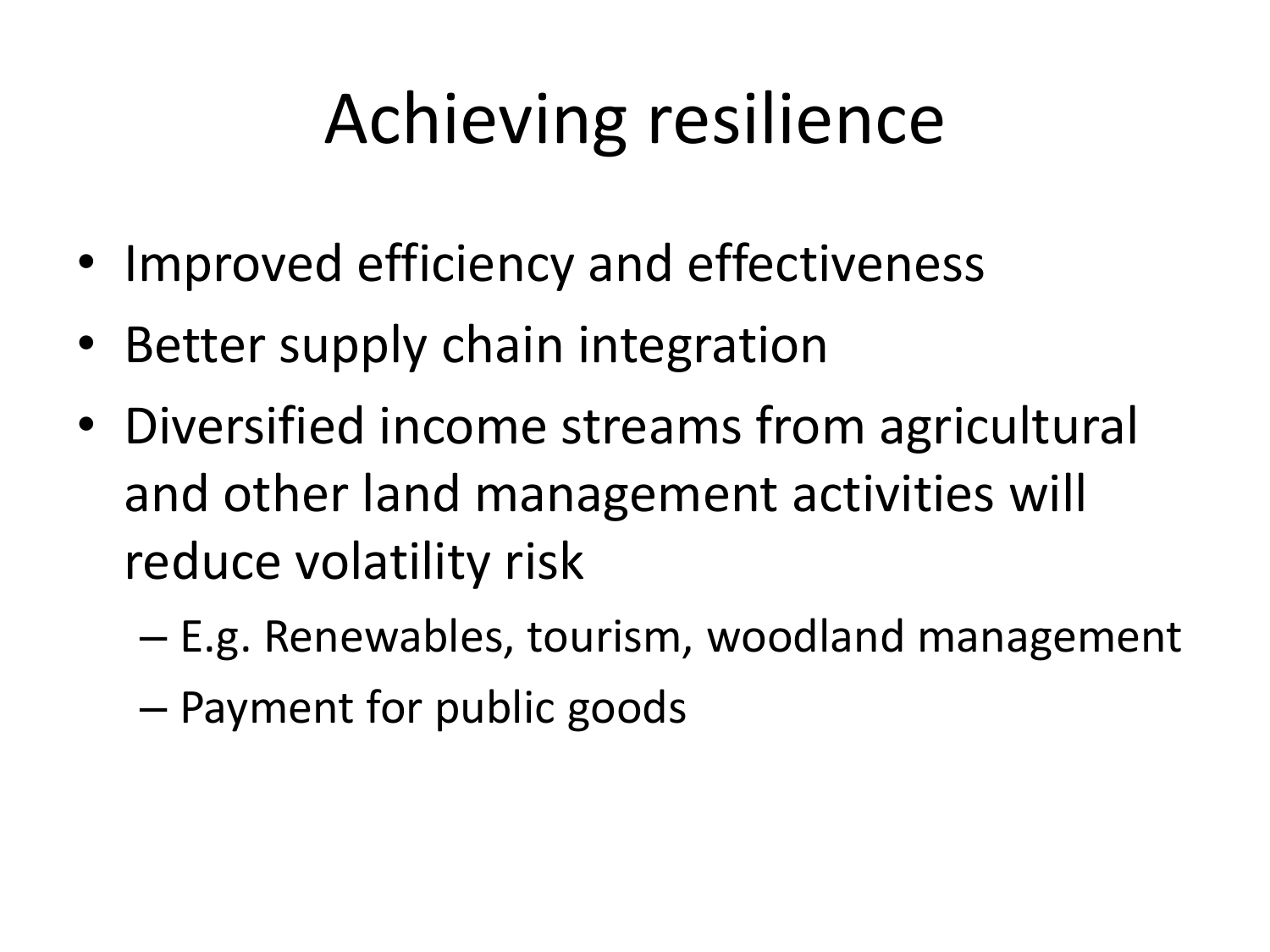# Creating a market

- Currently little or no market for public goods (by definition)
- To create a market we need to:
	- Define the goods we desire
	- Value the goods we desire
	- Be able to measure delivery of those goods
	- Have land managers who are equipped to deliver
	- Have baseline regulation that enables additionality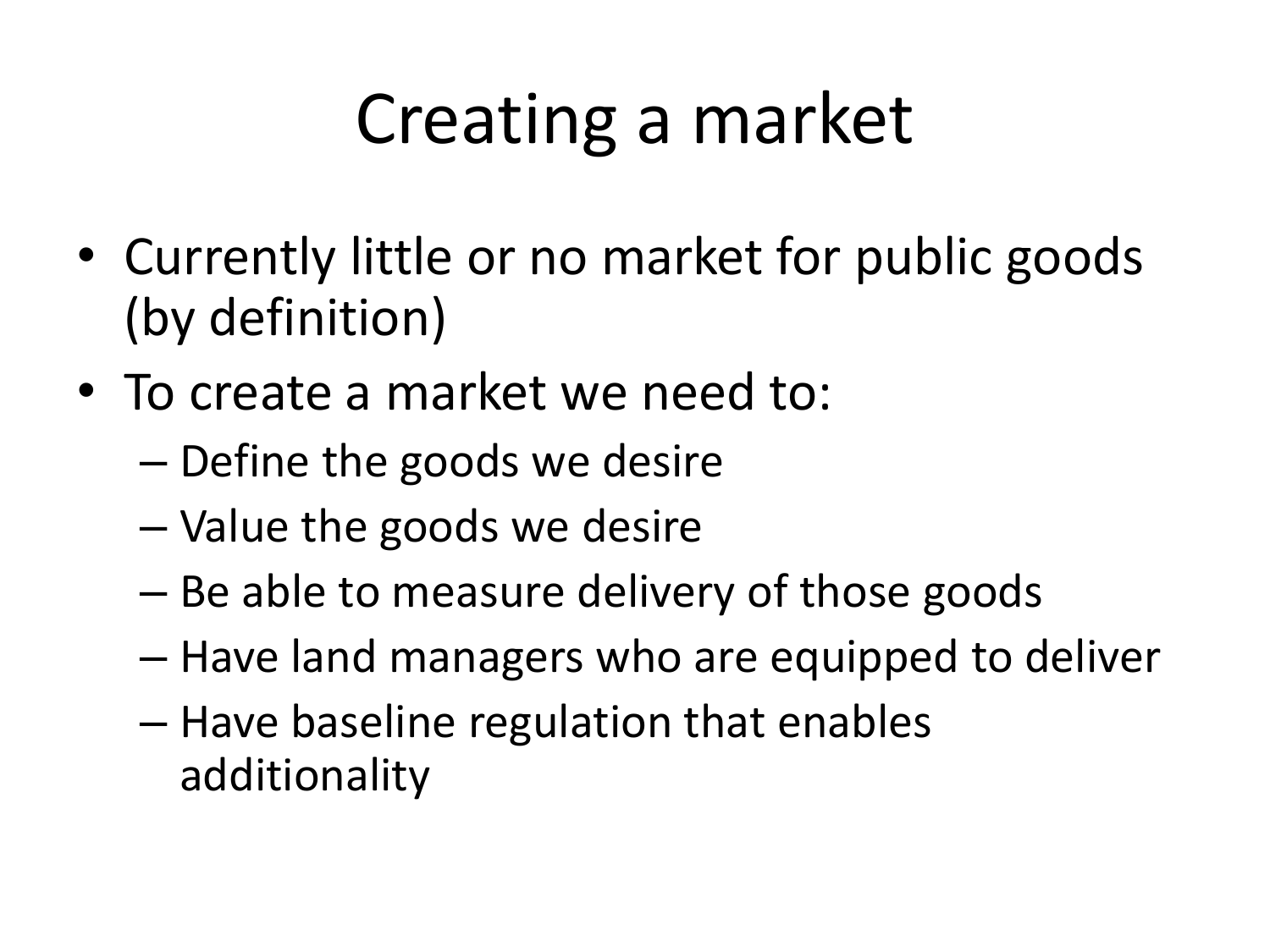### Payment for public goods

Public goods payment is for outcomes, not inputs May need proxy outputs for measurement purposes Payment to reflect the 'social value' of outcome, derived through 'willingness to pay' research. Only outcomes with evidence of a causal relationship between actions and outcome delivery to be included.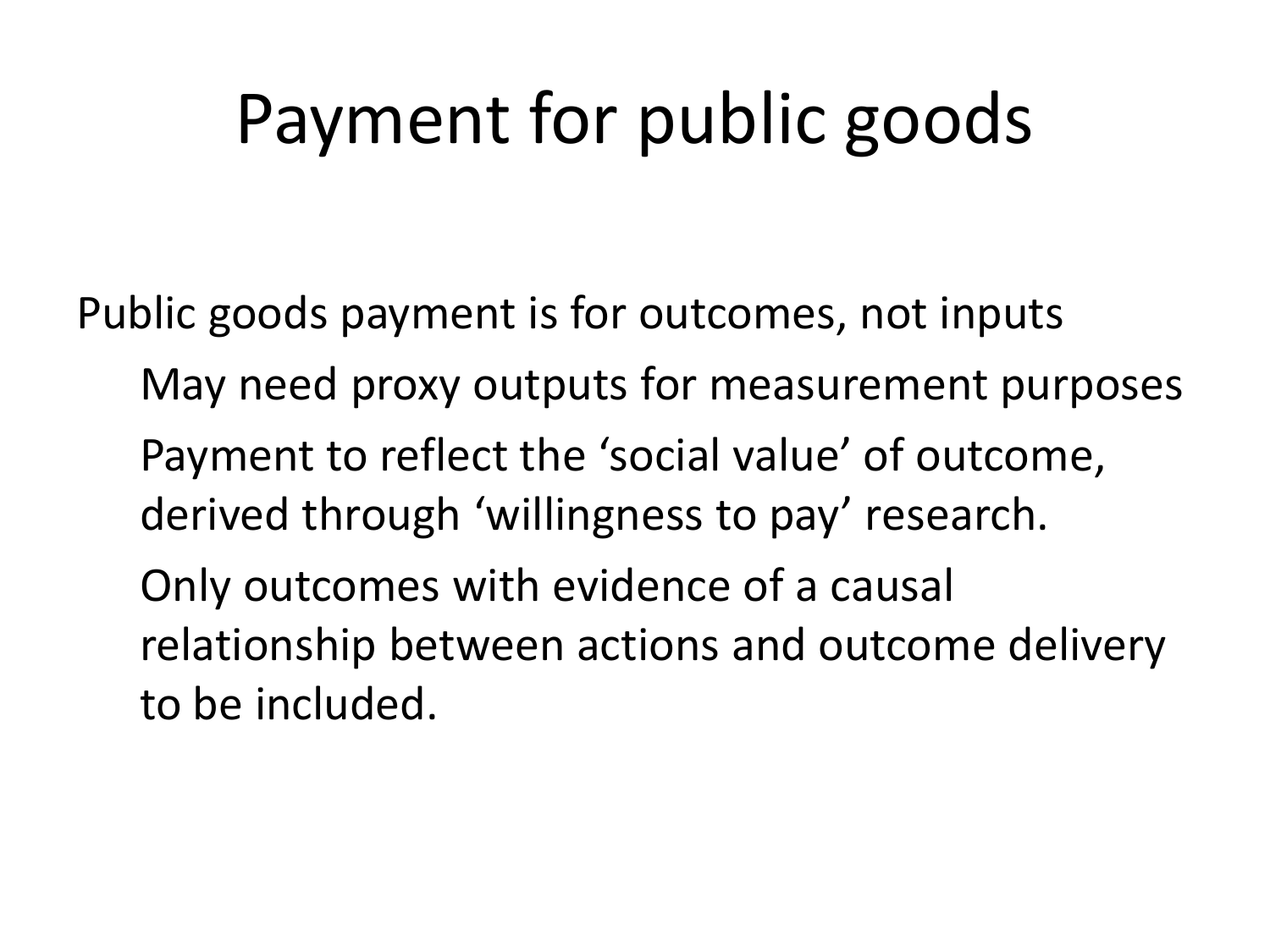#### Data requirements for a public goods scheme

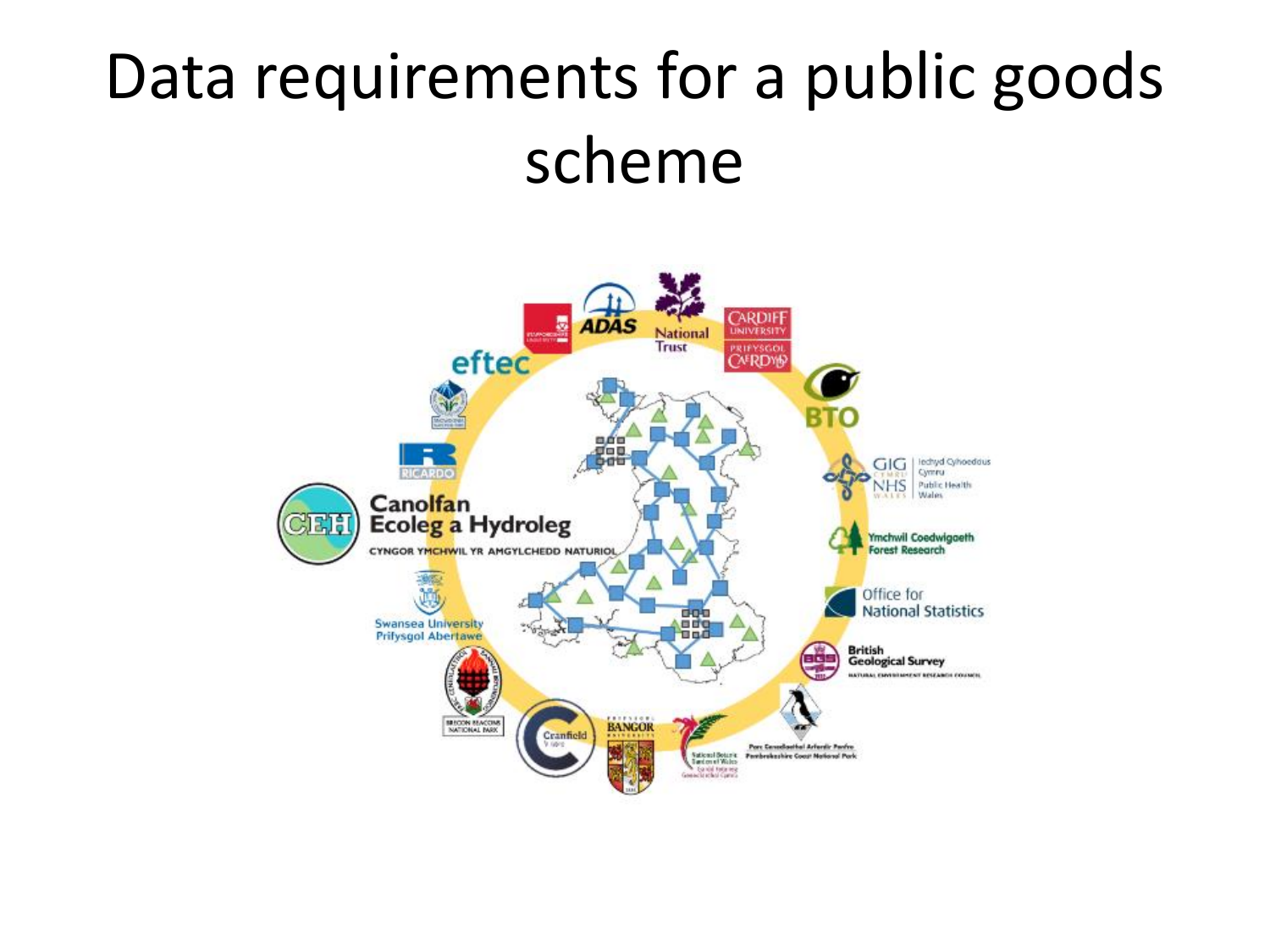#### ERAMMP datasets

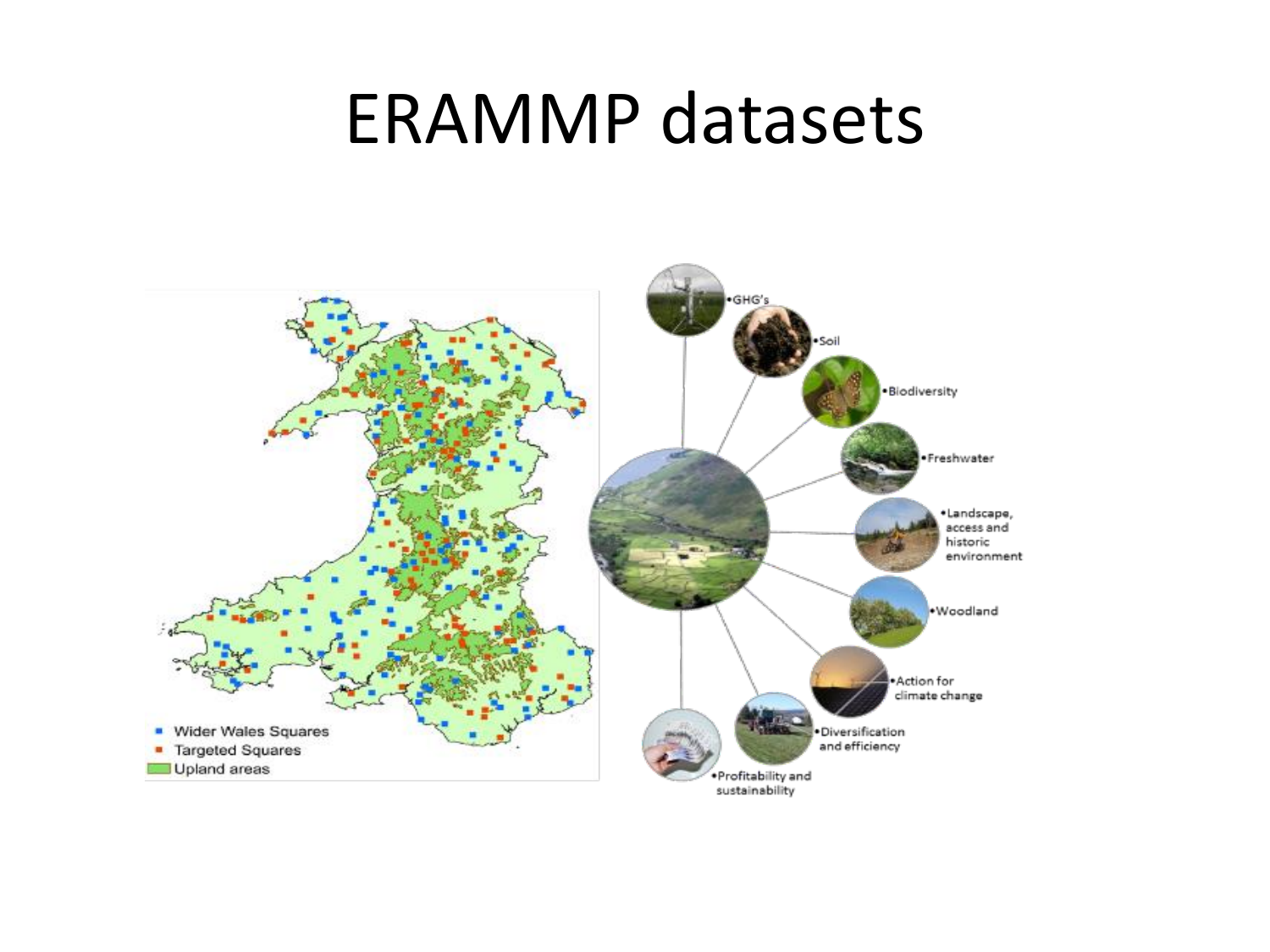# **Outputs**

- Locations for a range of public goods (down to farm/field level), taking into account existing constraints.
- Locations of 'best value' (overlapping public goods)
- Values for public goods
- GHG change modelling
- And more….